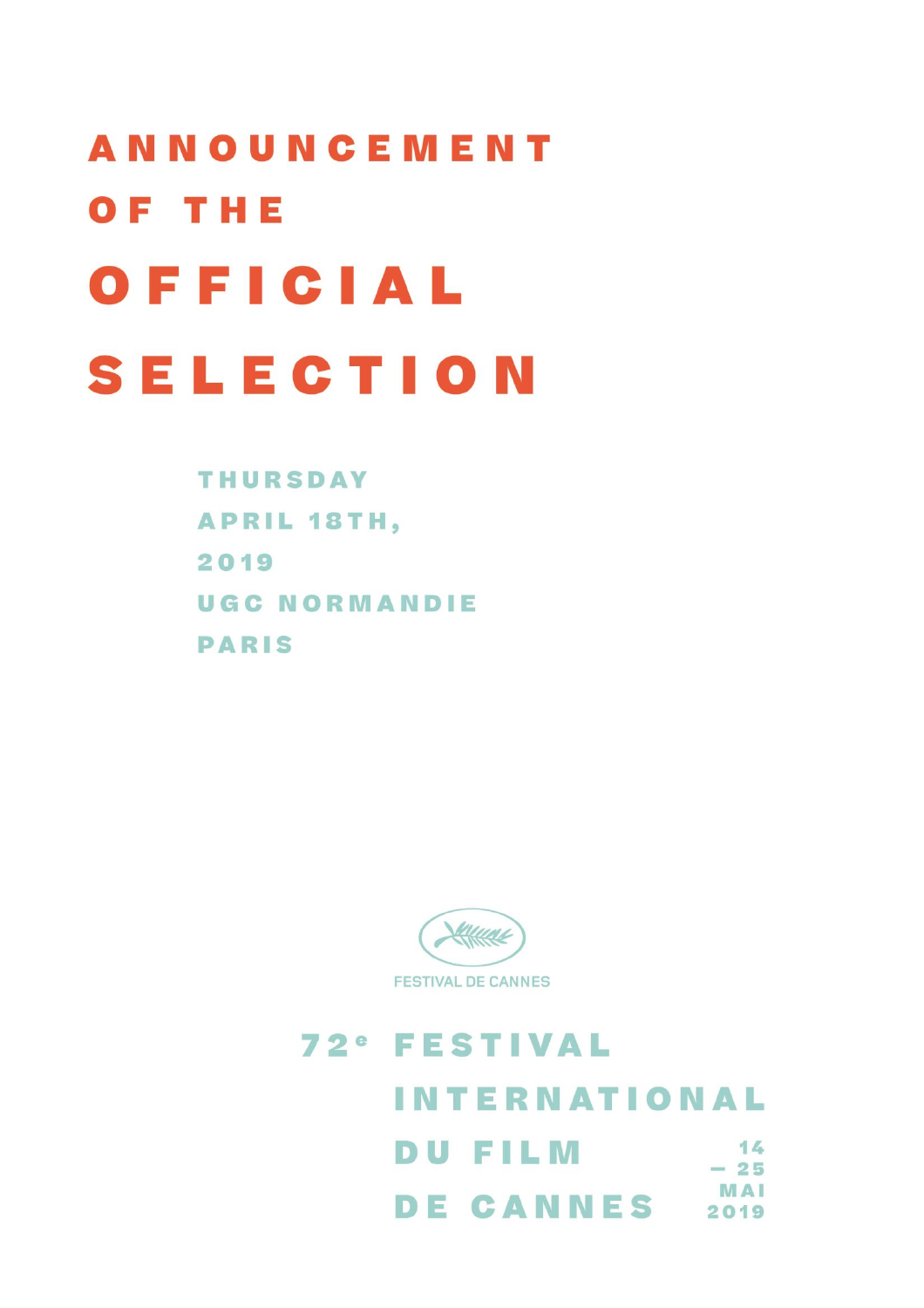

14 to 25 May 2019

| Film d'Ouverture :                         |                                                             |               |      |
|--------------------------------------------|-------------------------------------------------------------|---------------|------|
| Jim JARMUSCH                               | THE DEAD DON'T DIE                                          | Comp.         | 1h43 |
|                                            | ***                                                         |               |      |
|                                            |                                                             |               |      |
| Pedro ALMODÓVAR                            | <b>DOLOR Y GLORIA</b><br>(PAIN AND GLORY)                   |               | 1h52 |
| Marco BELLOCCHIO                           | <b>IL TRADITORE</b><br>(THE TRAITOR)                        |               | 2h15 |
| <b>BONG Joon Ho</b>                        | <b>GISAENGCHUNG</b><br>(PARASITE)                           |               | 2h12 |
| Jean-Pierre DARDENNE<br>Luc DARDENNE       | <b>YOUNG AHMED</b>                                          |               | 1h24 |
| Arnaud DESPLECHIN                          | <b>OH MERCY!</b>                                            |               | 2h   |
| DIAO Yinan                                 | <b>NAN FANG CHE ZHAN DE JU HUI</b><br>(THE WILD GOOSE LAKE) |               | 1h57 |
| Mati DIOP                                  | <b>ATLANTIQUE</b>                                           |               | 1h40 |
| Xavier DOLAN                               | <b>MATTHIAS AND MAXIME</b>                                  |               | 1h59 |
| Jessica HAUSNER                            | LITTLE JOE                                                  |               | 1h40 |
| Ken LOACH                                  | <b>SORRY WE MISSED YOU</b>                                  |               | 1h40 |
| Ladj LY                                    | <b>LES MISÉRABLES</b>                                       | $1^{st}$ film | 1h40 |
| <b>Terrence MALICK</b>                     | A HIDDEN LIFE                                               |               | 3h   |
| Kleber MENDONÇA FILHO<br>Juliano DORNELLES | <b>BACURAU</b>                                              |               | 2h12 |
| Corneliu PORUMBOIU                         | <b>LA GOMERA</b><br>(THE WHISTLERS)                         |               | 1h37 |
| Ira SACHS                                  | <b>FRANKIE</b>                                              |               | 1h38 |
| Céline SCIAMMA                             | PORTRAIT DE LA JEUNE FILLE EN FEU                           |               | 2h   |
| Elia SULEIMAN                              | IT MUST BE HEAVEN                                           |               | 1h37 |
| <b>Justine TRIET</b>                       | <b>SIBYL</b>                                                |               | 1h40 |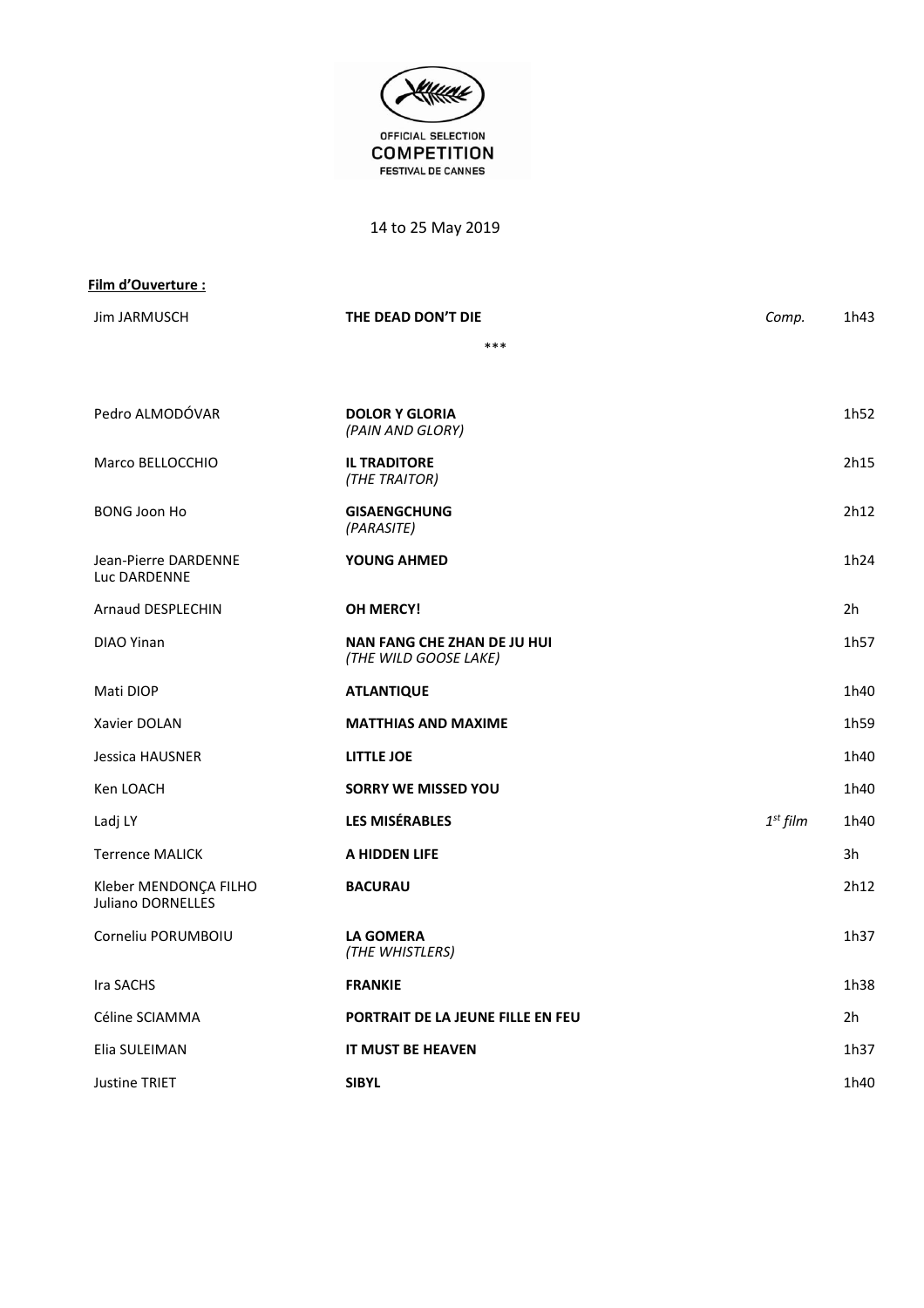

**FESTIVAL DE CANNES** 

| Karim AÏNOUZ                         | <b>VIDA INVISIVEL</b><br>(INVISIBLE LIFE)  |            | 2h25           |
|--------------------------------------|--------------------------------------------|------------|----------------|
| Nariman ALIEV                        | <b>EVGE</b>                                | $1st$ film | 1h32           |
| Kantemir BALAGOV                     | <b>DYLDA</b><br>(BEANPOLE)                 |            | 2 <sub>h</sub> |
| Zabou BREITMAN<br>Eléa GOBÉ MÉVELLEC | THE SWALLOWS OF KABUL                      |            | 1h20           |
| Monia CHOKRI                         | <b>A BROTHER'S LOVE</b>                    | $1st$ film | 1h57           |
| Michael COVINO                       | <b>THE CLIMB</b>                           | $1st$ film | 1h34           |
| <b>Bruno DUMONT</b>                  | <b>JOAN OF ARC</b>                         |            | 2h04           |
| Christophe HONORÉ                    | <b>CHAMBRE 212</b>                         |            | 1h26           |
| <b>Oliver LAXE</b>                   | O QUE ARDE<br>(A SUN THAT NEVER SETS)      |            | 1h30           |
| Danielle LESSOVITZ                   | <b>PORT AUTHORITY</b>                      | $1st$ film | 1h34           |
| Mounia MEDDOUR                       | <b>PAPICHA</b>                             |            | 1h46           |
| Midi Z                               | <b>ZHUO REN MI MI</b>                      |            | 1h42           |
| <b>Albert SERRA</b>                  | <b>LIBERTÉ</b>                             |            | 2 <sub>h</sub> |
| Annie SILVERSTEIN                    | <b>BULL</b>                                | $1st$ film | 1h45           |
| Maryam TOUZANI                       | <b>ADAM</b>                                |            | 1h40           |
| ZU Feng                              | <b>LIU YU TIAN</b><br>(SUMMER OF CHANGSHA) | $1st$ film | 2h             |